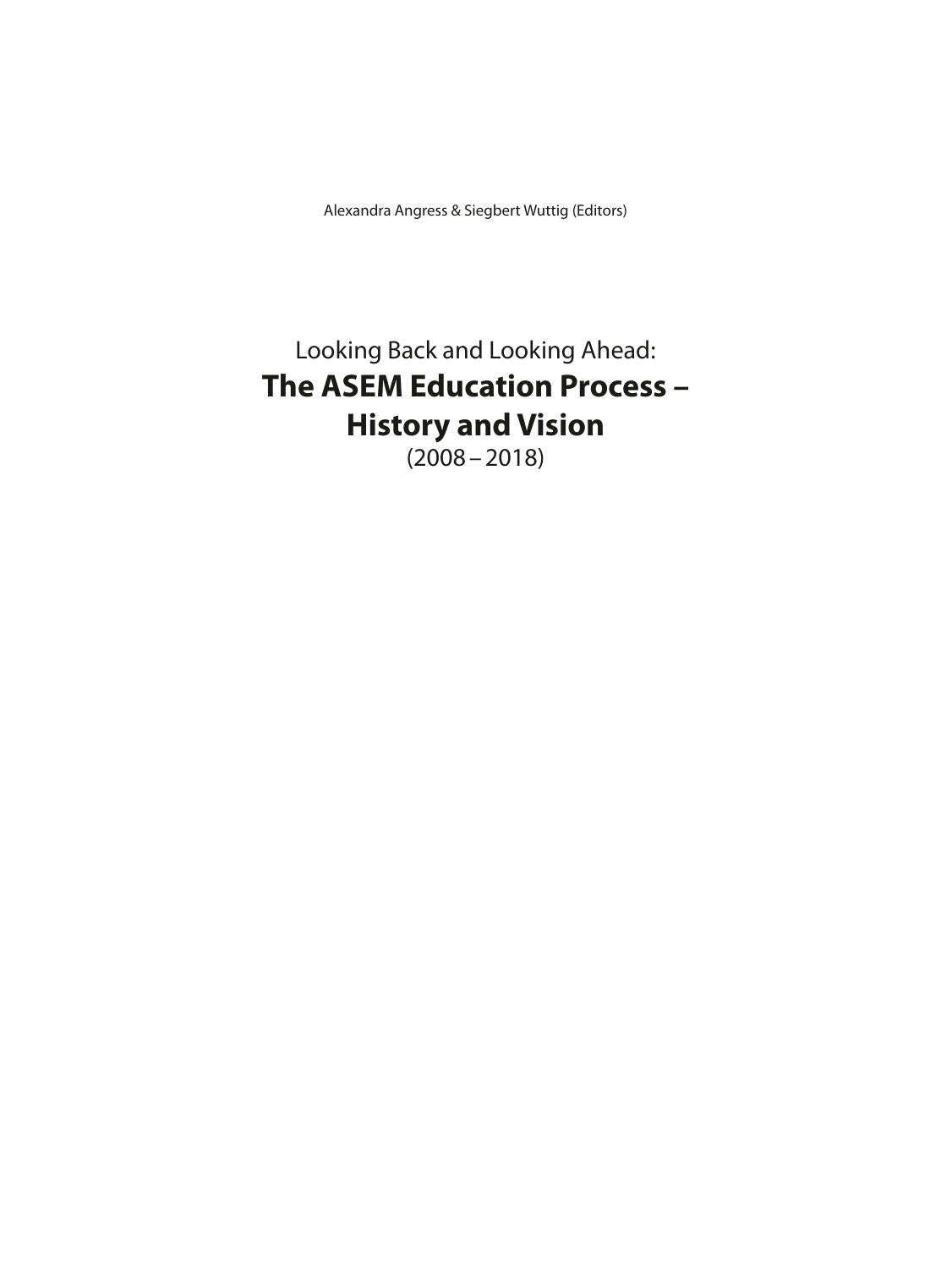#### BIBLIOGRAPHIC INFORMATION

**Book title:** Looking Back and Looking Ahead: The ASEM Education Process – History and Vision (2008–2018)

**Editors:** Alexandra Angress/Siegbert Wuttig

**Copyright holders:** © 2018 The editors

All rights reserved. No part of this book may be reprinted or reproduced or utilised in any form or by any electronic, mechanical or other means, now known or hereafter invented, including photocopying or recording, or in any information storage or retrieval system, without permission from the editors. **Disclaimer:** This publication only reflects the views of the authors and do not necessarily represent the official position of their institutions. Neither the editors nor the BMBF can be held responsible for any use which may be made of the information contained in this publication.

**Publisher:** Lemmens Medien GmbH, Bonn-Berlin, Germany

**Design, Layout and Typeset:** Regina Fischer, Berlin, Germany

**Printing:** Forster Media GmbH & Co. KG, Bonn, Germany

Printed in Germany.

**ISBN:** 978-3-86856-020-6

The publication has been funded by the German Federal Ministry of Education and Research (BMBF).

**www.lemmens.de/medien/buecher-ebooks/wissenschaft-hochschule-forschung/asem**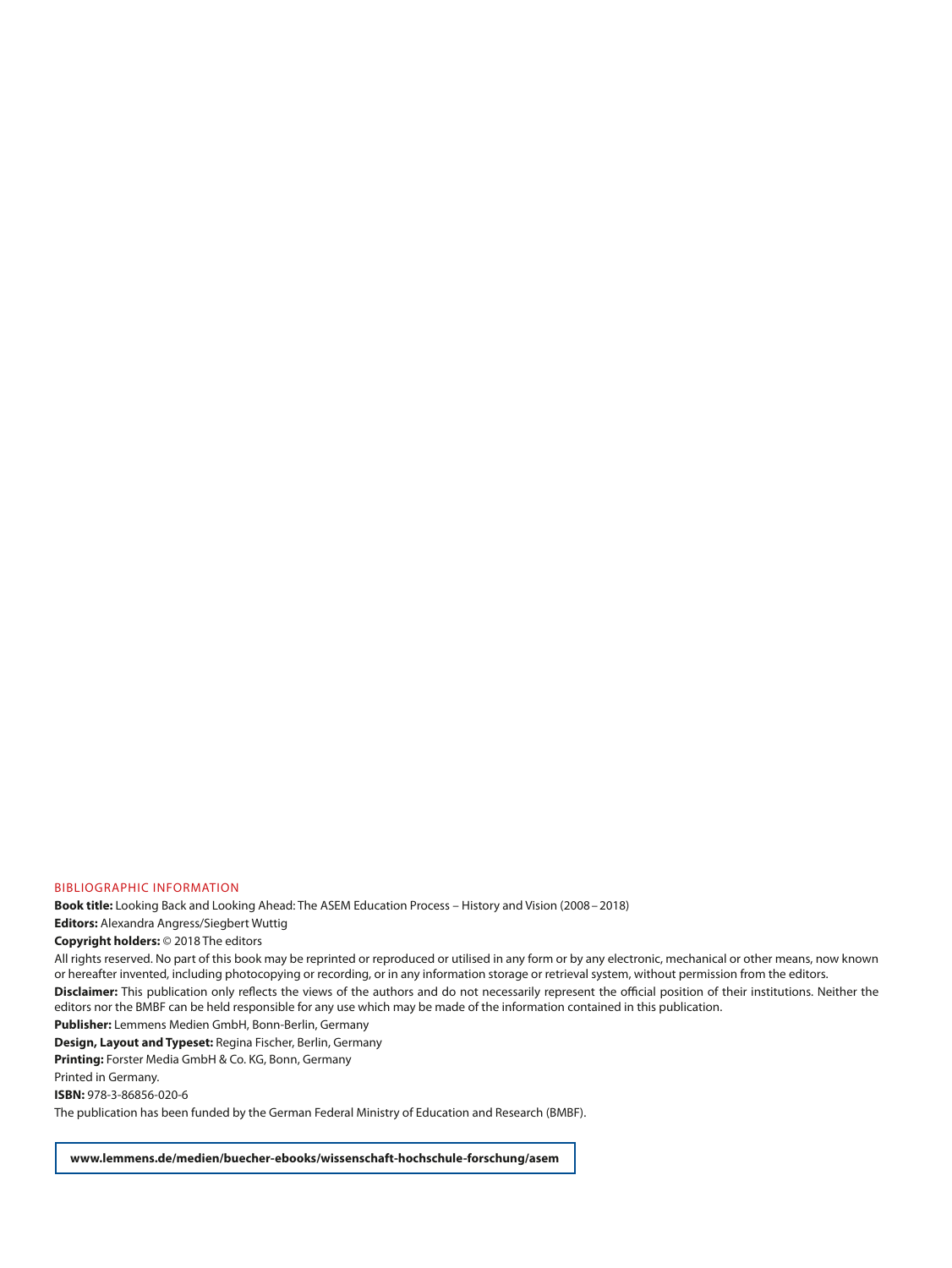### THE POLITICAL CONTEXT

# ASEM – (more than?) a forum of dialogue between Asia and Europe

**Sebastian Bersick/Julia Schwerbrock**

**The idea of an Asia-Europe Meeting (ASEM) has Asian roots. At the most fundamental level ASEM's rationale is to connect Asia and Europe. ASEM was established in 1996 to provide Heads of State or Government from both regions a platform for informal dialogue and exchange of views and to enable cooperation on an equal basis, and to achieve consensus in order to develop common ground and interests. By now, ASEM has developed into the central forum for dialogue and cooperation between Asia and Europe.**

#### EVOLUTION AND RATIONALE OF ASEM

During 1994 and as a consequence of the end of systemic bi-polarity in international relations, Singaporean Senior Officials in the Prime Minister's office developed the idea of a regular meeting between Asian and European leaders. An "Asia-Europe Summit" was proposed as a new forum for dialogue and cooperation between interested Asian and European countries with the aim to deepening economic relations specifically. In addition, the then seven members of the Association of Southeast Asian Nations (ASEAN) Brunei, Indonesia, Malaysia, Philippines, Singapore, Thailand and Vietnam, had the ambition to engage the emerging People's Republic of China (henceforth China) at both an intra- and inter-regional level through engagement with Europe. Facing both strong American-European relations (e.g. North Atlantic Treaty Organization, NATO) and deepening American-Asian relations (e.g. Asia-Pacific Economic Cooperation Forum, APEC), but also weak Asian-European relations, ASEM was expected to become the "missing link" in a newly developing post-cold war trilateral international environment. A mixture of economic, geo-economic, geo-political and politico-security motives thus triggered the start of the ASEM process. In addition, it was felt by all participants that the evolution of stronger Asian-European relations would contribute to preventing the "Clash of Civilizations" hypothesised by Samuel Huntington in his 1993 Foreign Affairs article.

The first ASEM Summit was held in Bangkok in 1996. Participants considered the Summit as the start of a process – the ASEM process. The framing of ASEM as a process demonstrates

"The idea of an Asia-Europe Meeting (ASEM) has Asian roots. At the most fundamental level ASEM's rationale is to connect Asia and Europe."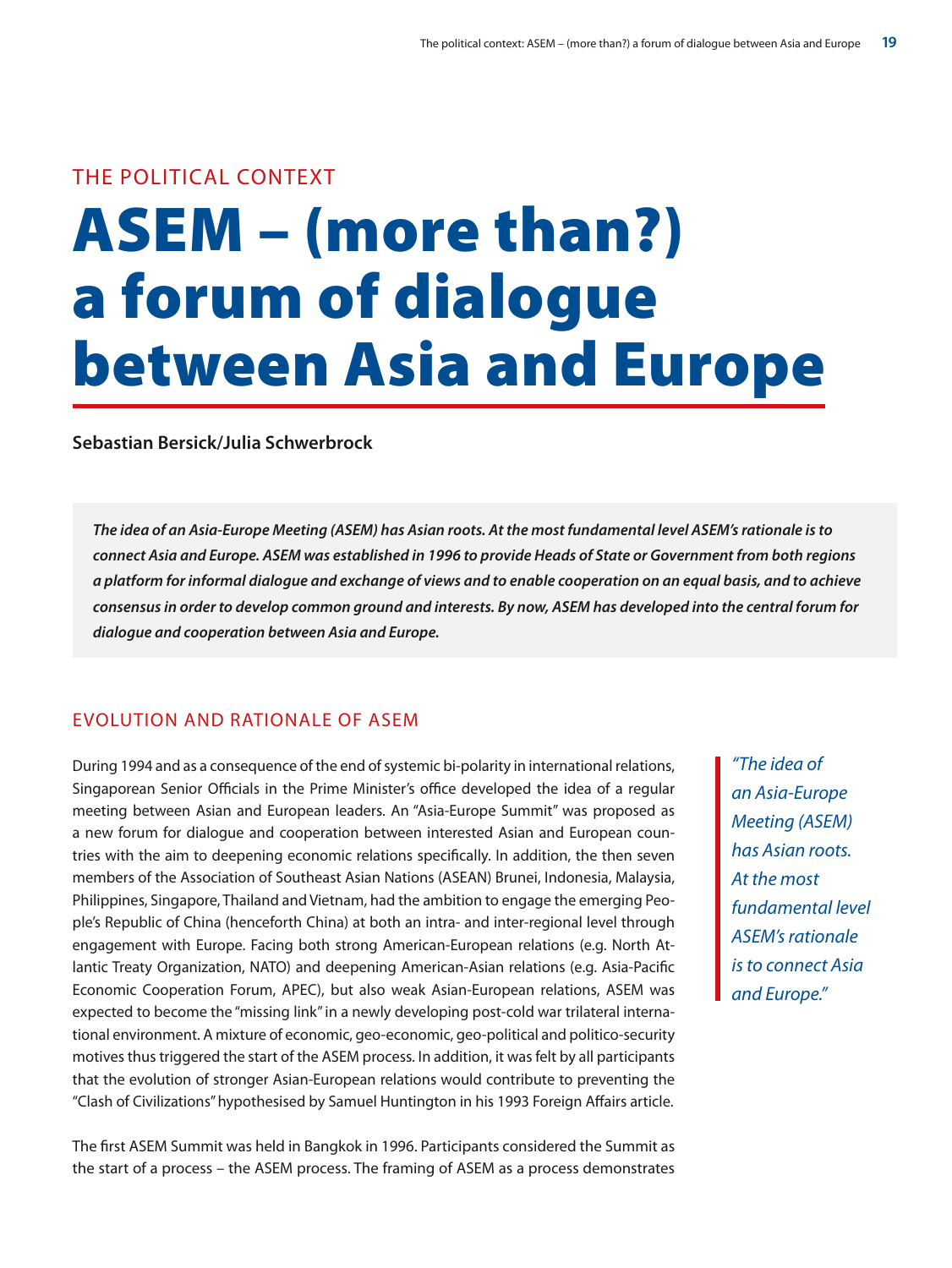First ASEM Summit, Bangkok 1996



the evolutionary approach of this new initiative. ASEM was established as an inter-regional forum including the ASEAN Member States, China, Japan and the Republic of Korea on the Asian side as well as the then 15 EU Member States (Austria, Belgium, Denmark, Greece, Finland, France, Germany, Italy, Ireland, Luxembourg, Portugal, Spain, the Netherlands, Sweden and the United Kingdom) and the European Commission on the European side. ASEM Summits are held on a biennial basis ever since with venues alternating between Asia and Europe (London 1998, Seoul 2000, Copenhagen 2002, Hanoi 2004, Helsinki 2006, Beijing 2008, Brussels 2010, Vientiane 2012, Milan 2014, Ulaanbaatar 2016). The twelfth ASEM Summit will be held in October this year in Brussels. ASEM Summits are complemented by Ministerial Meetings on foreign affairs, finance, economy, culture, education, labour, environment and transport. Furthermore, various Senior Officials' Meetings as well as seminars and meetings on a broad variety of topics are organised. Because ASEM was originally conceptualised as a top-down process, only government representatives participated in the first ASEM Summit. Yet, there has been a steady pluralisation of ASEM's actor structure and as a consequence, the private sector (Asia-Europe Business Forum, AEBF), parliaments (Asia-Europe Parliamentary Partnership Meetings, ASEP) as well as civil society (Asia-Europe Foundation, ASEF, Asia-Europe People's Forum, AEPF, Asia-Europe Young Leaders Summit, ASEFYL) have been incorporated into ASEM to various extents and limitations. As Gilson puts it: "[T]here is a lot of rhetoric about [the] inclusion of [civil society] that is not backed by serious commitment."1

#### ASEM CHARACTERISTICS

Over time, ASEM has grown from 26 to currently 53 members. The number of members has more than doubled within two decades which is a clear sign of the attractiveness of this forum. Today, the European side comprises all 28 members of the EU plus Switzerland and Norway. On the Asian side, all ten ASEAN members (the original seven plus Cambodia, Laos and Myanmar), India, Australia, New Zealand, Mongolia, Pakistan, Bangladesh, Russia and Kazakhstan have joined ASEM. Besides these 51 countries, also two regional organisations participate in ASEM: the EU, since 1996, and ASEAN, represented by the ASEAN Secretariat since 2008. ASEM members combine approximately 60% of the world's population, 60% of global GNP and 60% of global trade.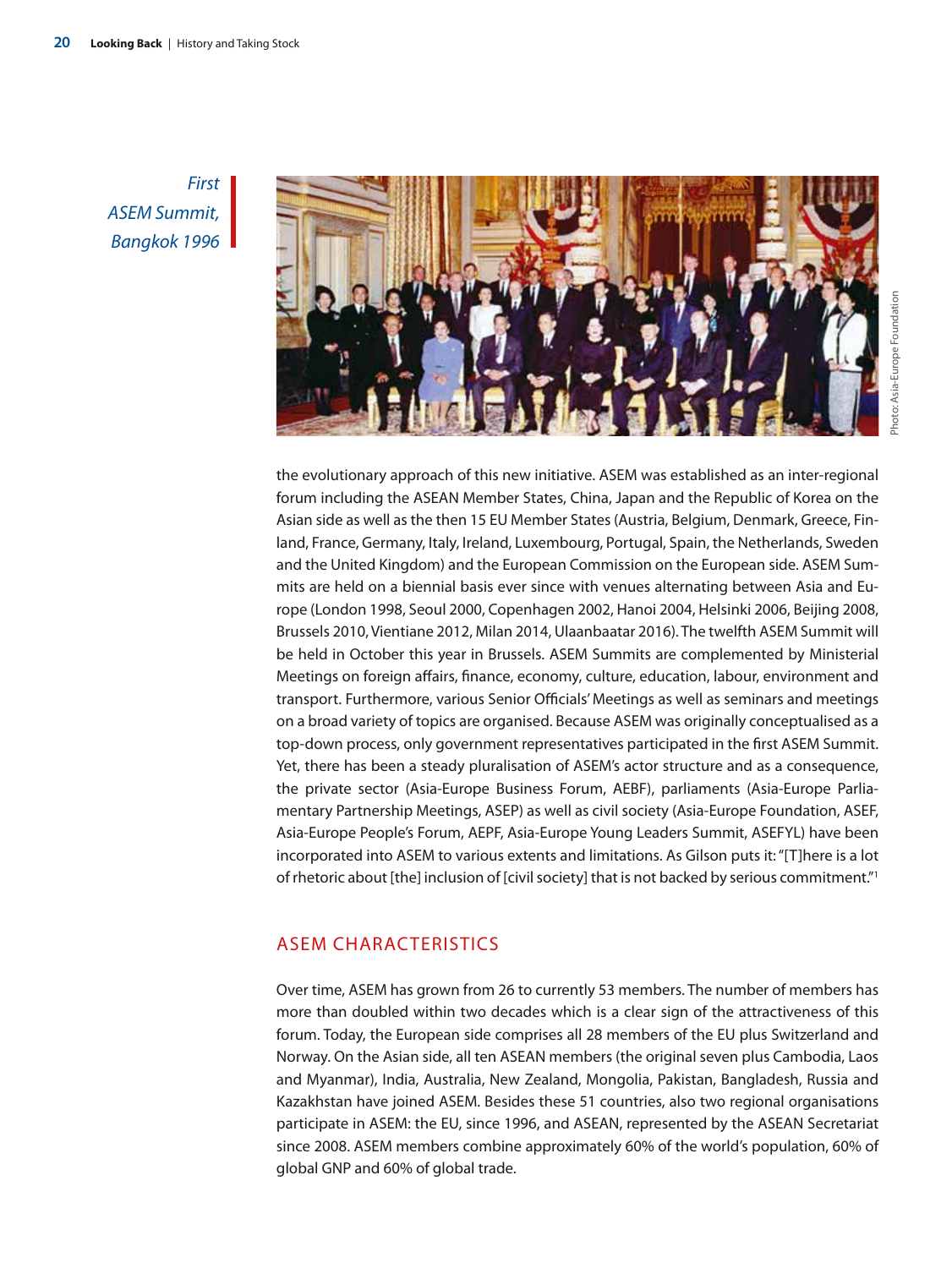While the Heads of State or Government, the Presidents of the Council of the European Union and of the European Commission as well as the ASEAN Secretary General represent the highest level of decision making, the responsibility for steering the overall ASEM process lies within the Foreign Ministers' Meeting. In addition, ASEM affairs are managed by four coordinators, two from each region. The coordinators represent the inter-regional structure of ASEM. Whereas the European External Action Service (EEAS) is the only permanent member, the second European coordinator is the country holding the presidency of the Council of the EU. Consequently, the second European coordinator changes every six months. On the Asian side, ASEAN is represented by one coordinator (presently the Philippines) and the non-ASE-AN countries by the other coordinator (presently Pakistan), both rotating every two years.

ASEM activities and initiatives cover a broad variety of issue areas ranging from security challenges and climate change to trade and investment and fall into three thematic clusters, the so called ASEM pillars: the economic pillar, the political pillar and the cultural, social and educational pillar. The economic pillar had been severely weakened by the fact that the Economic Ministers' Meeting (EMM) had been suspended for more than a decade until last year when a ministerial meeting took place in Seoul.<sup>2</sup> The EMM is now to be held on a biennial basis.

European and Asian ASEM participants are quite unalike regarding their approaches to regional integration: the EU is a self-proclaimed normative power *sui generis*, partially pooling national sovereignty via EU structures whereas Asian state actors refrain from pooling sovereignty. The latter results in a preference for inter-governmental rather than supra-national forms of governance. Consequently, potential tensions with regard to the normative-institutional asymmetry between Europe and Asia need to be addressed. Consensus and equality are key concepts of ASEM in order to ensure a basis for dialogue. Furthermore, informality and openness (open regionalism) are key features. This implies that statements and declarations issued within the scope of ASEM are non-binding. Cooperation within ASEM, therefore, shall not compromise national sovereignty and shall not be institutionalised. According to the Asia-Europe Cooperation Framework (AECF) "as an informal process, ASEM need not to be institutionalised. It should stimulate and facilitate progress in other fora"<sup>3</sup>. ASEM's only institutionalised, legally binding structure is the Asia-Europe Foundation (ASEF) founded in 1997 and located in Singapore. The founding of ASEF and the formation of the ASEM Trans-Eurasia Information Network (TEIN) launched in 2000, which is the world's largest research and education network connecting over 50 million academics, are considered to be key achievements of the ASEM process.

#### **ASEM exhibits eight essential characteristics, each of which incorporates its own**  respective strengths and weaknesses<sup>4</sup>:

**1. Enlargement:** On the one hand, the doubling of participants since 1996 signals ASEM's attractiveness and relevance. On the other hand, the enlargement is accompanied by an increased problem of collective action which impedes on the development and implementation of common interests or collective goods as well as their potential enforcement outside of ASEM, e.g. in the UN, WTO or G20.

"ASEM activities and initiatives cover a broad variety of issue areas ranging from security challenges and climate change to trade and investment and fall into three thematic clusters, the so called ASEM pillars: the economic pillar, the political pillar and the cultural, social and educational pillar."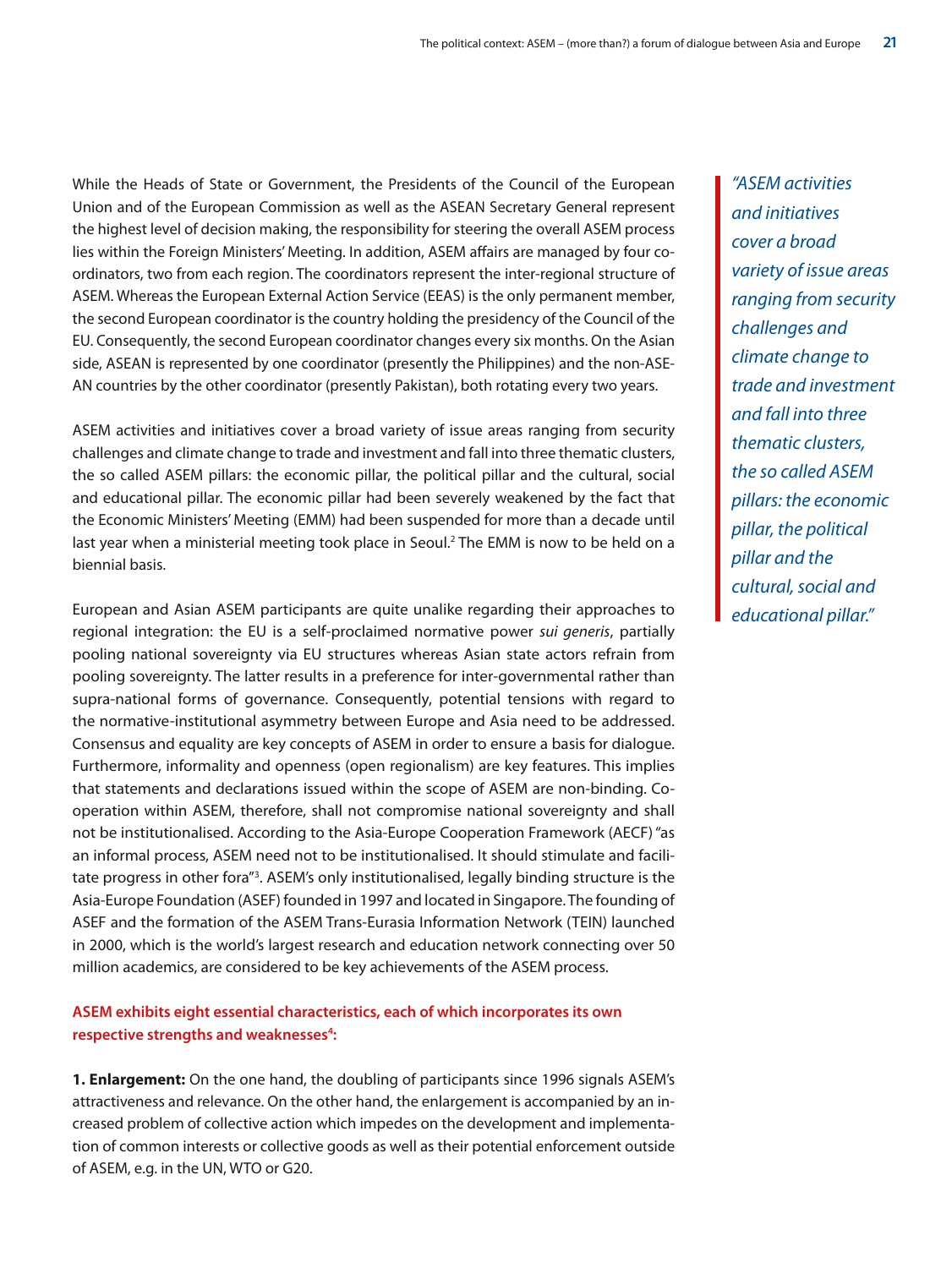**2. Exclusion of the USA:** On the one hand, the exclusion of the USA provides ASEM with a comparative advantage, because ASEM allows for discussing policy issues detached from US interests. On the other hand, ASEM lacks political importance, because it functions without the political weight of the USA.

**3. Informality:** On the one hand, informality shall allow for non-binding exchanges and prevent from an institutionalisation of ASEM. On the other hand, there is no agreement on how the flexibility resulting from informality could be transformed into an advantage by generating tangible and concrete results.

**4. Open regionalism:** On the one hand, the concept of voluntary and unilateral trade liberalisation and legally non-binding regional economic integration constitutes an alternative model to the legally binding approach to regional economic integration as it is practiced in the EU. On the other hand, ASEM has not succeeded in fostering inter-regional economic integration, neither based on the Asian, nor based on the European approach.

**5. Political projects:** On the one hand, ASEM provides participants with a framework for dialogue and cooperation as well as for increasing the awareness of Asia-Europe relations in the public perception by means of a joint political project. On the other hand, ASEM has so far not developed an appropriate political project.

**6. Pluralisation:** On the one hand, the ASEM process has opened up to also include nonstate actors. On the other hand, civil society actors have so far been denied an agenda-setting function.

**7. Broad agenda:** On the one hand, it is ASEM's core objective to enhance dialogue and cooperation of state and non-state actors from both Asia and Europe. On the other hand, ASEM's broad agenda results in a lack of focus.

**8. Non-institutionalisation:** On the one hand, non-institutionalisation was a de facto precondition for ASEM's launch as there was no interest among the original participants to establish a more formal institution and – probably even more important – the USA would have prevented ASEM in the first place because Washington feared that a formal institution could provide a stepping stone for an East-Asian economic bloc to evolve.<sup>5</sup> On the other hand, by now the international environment has changed quite fundamentally and so have the functional and managerial issues that are dealt with in the ASEM context.

#### THE ASEM EDUCATION PROCESS

One important policy field ASEM members deal with is education. The ASEM Education Process, which is part of ASEM's cultural, social and educational pillar, started in 2008. As early as the year 2000, it was noted in the Asia-Europe Cooperation Framework (AECF), that in the social, cultural and educational fields, "[…] **key priorities** shall include enhancing our contacts and exchanges in the field of education, including student, academic and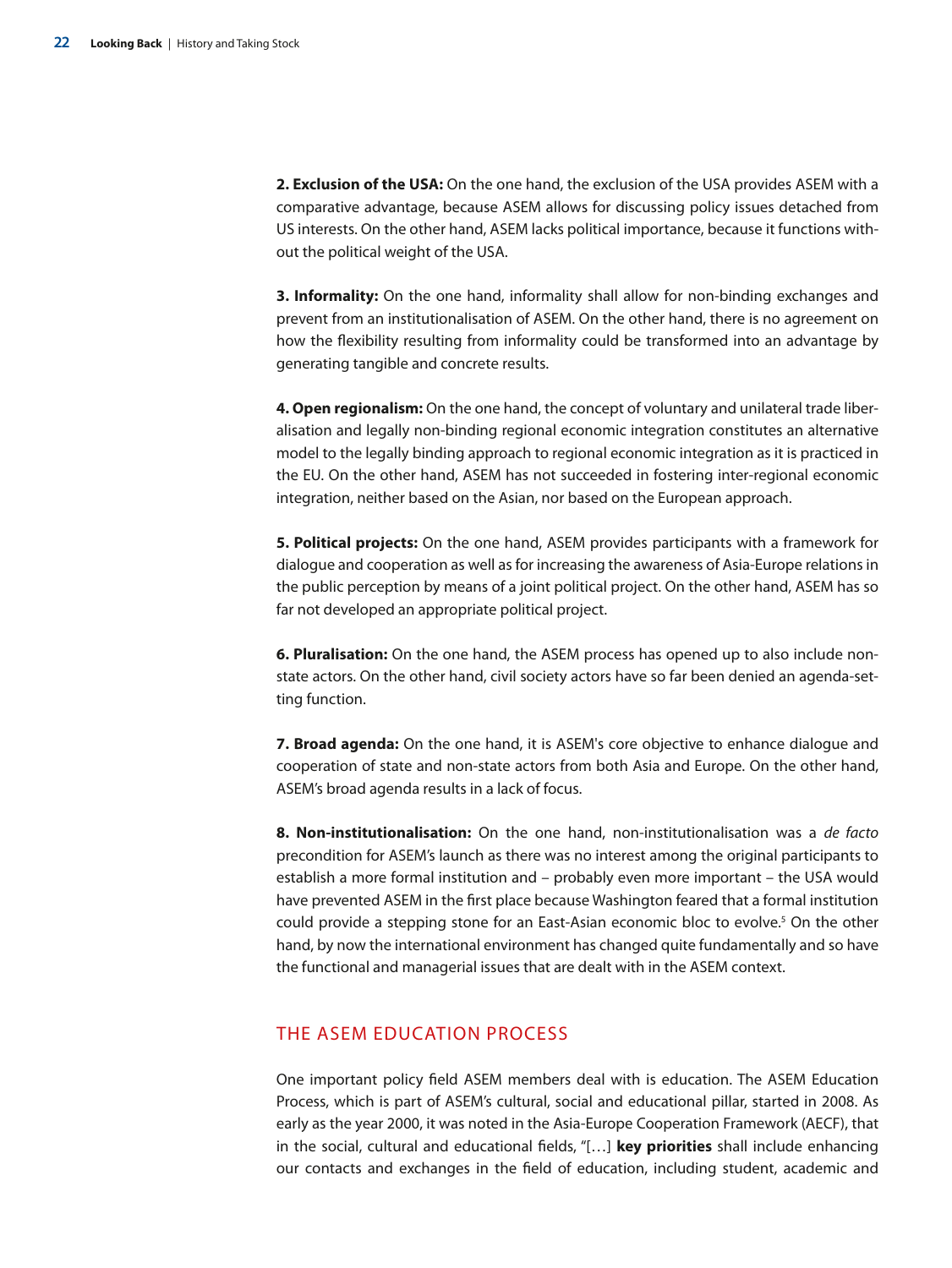information exchanges, inter-university cooperation, […], exploring the possibilities for mutual recognition of degrees and licenses between our educational and related institutions, and substantially increasing student exchanges between our two regions, […] [emphasis added]". The ASEM Education Process has a political level, i.e. ministerial meetings, as well as a stakeholder level comprising, inter alia, ASEF, the ASEM Lifelong Learning Hub, the OECD, the UNESCO as well as several European and Asian institutions.<sup>6</sup>

The ASEM Education Ministers' Meeting (ASEMME) alternates between Asia and Europe and takes place on a biennial basis. ASEMME6 was held in the Republic of Korea in 2017. Previous ASEMME were held in Germany (2008), Vietnam (2009), Denmark (2011), Malaysia (2013) and Latvia (2015). The next meeting is scheduled for 2019 in Romania. ASEM Education Ministers proactively shape the structure of their cooperation. In 2009, during ASEMME2, Ministers decided to establish a rotating ASEM Education Secretariat with the Asian and the European side taking turns in hosting the Secretariat.7 The first such Secretariat was hosted by Germany (2009–2013) before Indonesia took over (2013-2017).<sup>8</sup> Currently, Belgium is hosting the Secretariat (2017-2021).<sup>9</sup>

Over the past decade a variety of different initiatives emerged within the scope of the ASEM Education Process, like a summer university that is annually organised by ASEF and the biennial ASEM Rectors' Conference and Students' Forum to strengthen the role of civil society actors in the ASEM Education Process and to provide policy recommendations for the ASEMME. The creation of an ASEM Curriculum Development Project and the establishment of an ASEM Education Task Force are both German initiatives. The latter was announced in 2016 and aims at fostering transparency and strengthening the visibility of the ASEM Education Process.<sup>10</sup>

The pattern of involvement showcases that Asian countries appear to have a stronger interest in the Process than their European counterparts. Three out of ASEM's current twenty so-called tangible cooperation areas are education-related: Higher Education, Vocational Training & Skills Development and Education and Human Resources Development – with Finland, India, Indonesia and the Republic of Korea, i.e. one European and three Asian members, being the only countries that have signed up as participating partners for all three education-related areas. Whereas almost half of the Asian ASEM members signed up for the Vocational Training & Skills Development, only one third of the European ASEM members did so. Regarding Higher Education as well as Education and Human Resources Development the Asian participants outnumber the European ones by far<sup>11</sup> - despite the fact that ASEM has only 21 Asian member countries and 30 European ones.

The results of a study on European perceptions of Asia point to the important role of the ASEM Education Process. There is sound reason to invest in an Asia-Europe Knowledge Community and to enlarge and strengthen ASEM's educational activities and research collaboration further. There is a need to share both regions' "epistemological strength by linking and integrating the production and communication of knowledge". Investment in research and education is seen "as the key to promote enhanced mutual understanding and development of the two regions' peoples [...]"<sup>12</sup>. In this context the importance of the

"There is sound reason to invest in an Asia-Europe Knowledge Community and to enlarge and strengthen ASEM's educational activities and research collaboration further."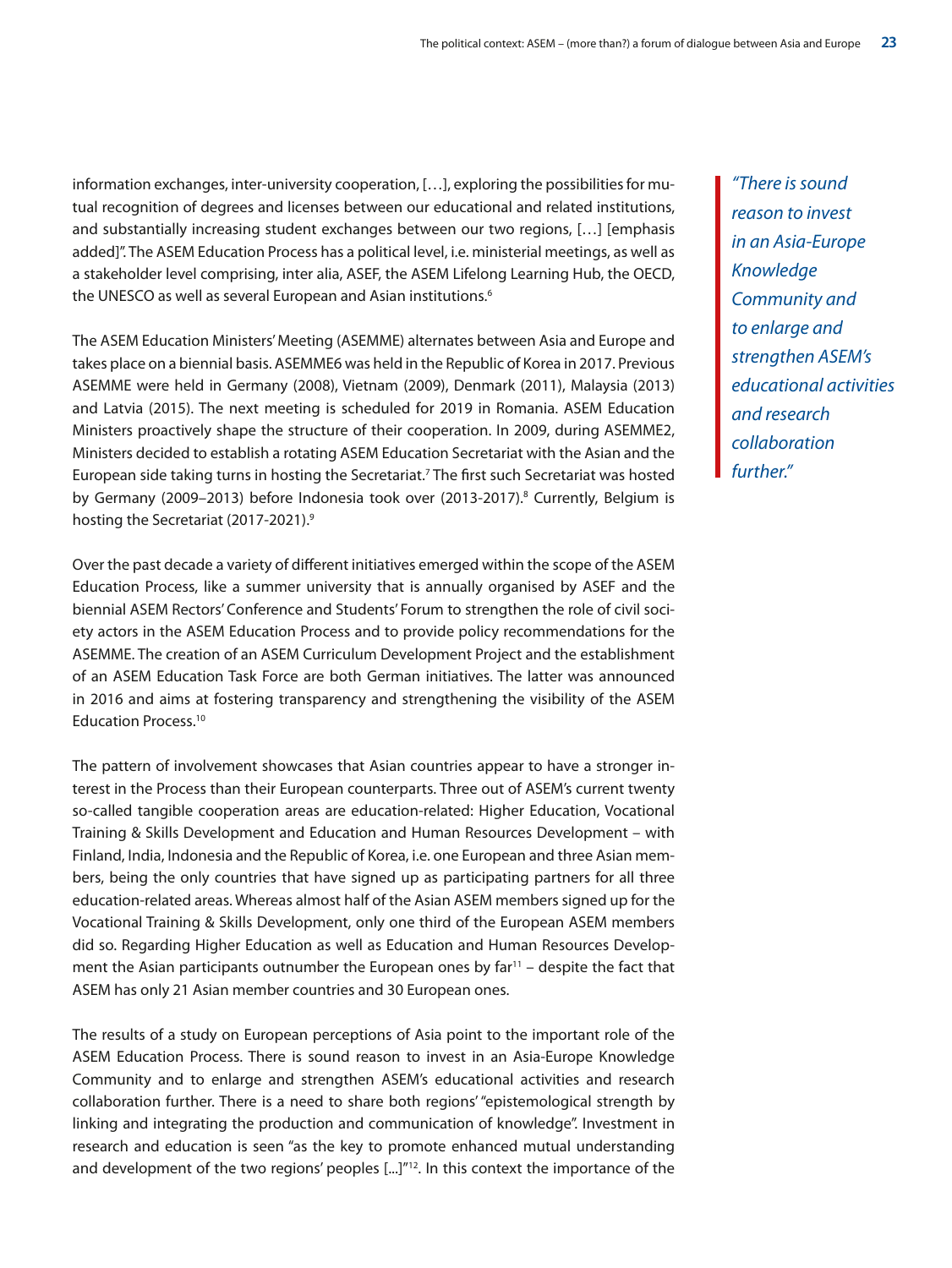"ASEM is increasingly challenged by the question of whether or not it is suited and able to have a shaping influence on the growing cooperation and economic integration within and between Asia and Europe."

bottom-up dimension in Asia-Europe relations is demonstrated by the demand from civil society actors to become stakeholders and play an active role in the broader process of Eurasian integration. An example is the new initiative of the Young Eurasian Forum (YEF) for junior academics from Europe and Asia. The first YEF, themed "Transboundary Energy Relations: Promoting Cooperation and Addressing Conflict" was held in July 2018 at Ruhr-University Bochum (RUB) in Germany.

#### ASEM, CHINA AND THE "BELT AND ROAD INITIATIVE": TOWARDS EURASIAN INTEGRATION

ASEM is increasingly challenged by the question of whether or not it is suited and able to have a shaping influence on the growing cooperation and economic integration within and between Asia and Europe. The latter is for instance becoming evident in the increase of bilateral free trade agreements as well as China's "Belt and Road Initiative" (BRI), also known as "One Belt, One Road" initiative or the "New Silk Road". The initiative is, arguably, the boldest and most ambitious foreign policy strategy in China's history. Civil society actors emphasise that ASEM plays an important role in this context. In the framework of AEPF 2016, NGOs have for example urged ASEM to establish a joint "ASEMasterplan for Asia-Europe Sustainable Connectivity".

BRI was announced by Chinese President Xi Jinping in 2013 and provides China's diplomacy with a new framework including institutions such as the Belt and Road Forum as a platform intended to be held biennially. By highlighting the topic of connectivity, BRI adds new impetus to intra-regional integration and inter-regional integration across the Eurasian landmass and beyond. Yet, BRI is not only an infrastructure initiative, but also aims at economic and financial integration and comprises so-called people-to-people bonds with academic and student exchanges being explicitly named.<sup>13</sup> BRI even reaches far beyond Eurasia, spanning Africa to a significant extent and thus providing prospects for cooperation.<sup>14</sup> China has started to provide leadership in regional economic and financial governance by creating new financial institutions that support the development of BRI. Within the Asian Infrastructure and Investment Bank (AIIB) Asian, African and European actors are cooperating upon a Chinese initiative. The AIIB receives technical support from the European Investment Bank (EIB). The EIB also allows for future co-funding of AIIB projects. Furthermore, the EU-China Connectivity Platform was established and experts from the European Investment Bank (EIB), the EU Commission and China's Silk Road Fund formed a joint working group in 2015.

With the onset of BRI the role of Russia, and the role of China-Russia relations, in contemporary processes of Eurasian integration is growing. Russia joined the ASEM process on the Asian side and the implications of Moscow's general Asia-turn for the EU are considerable<sup>15</sup>, especially with regard to the China-Russia strategic partnership which is progressively deepened, e.g. within the Shanghai Cooperation Organization (SCO). The SCO is a regional institution, initiated by China and formally established in 2003. Its founding members are China, Kazakhstan, Kyrgyzstan, Russia, Tajikistan and Uzbekistan. Pakistan and India acceded last year. The accession is surprising for two reasons: firstly because of the conflict between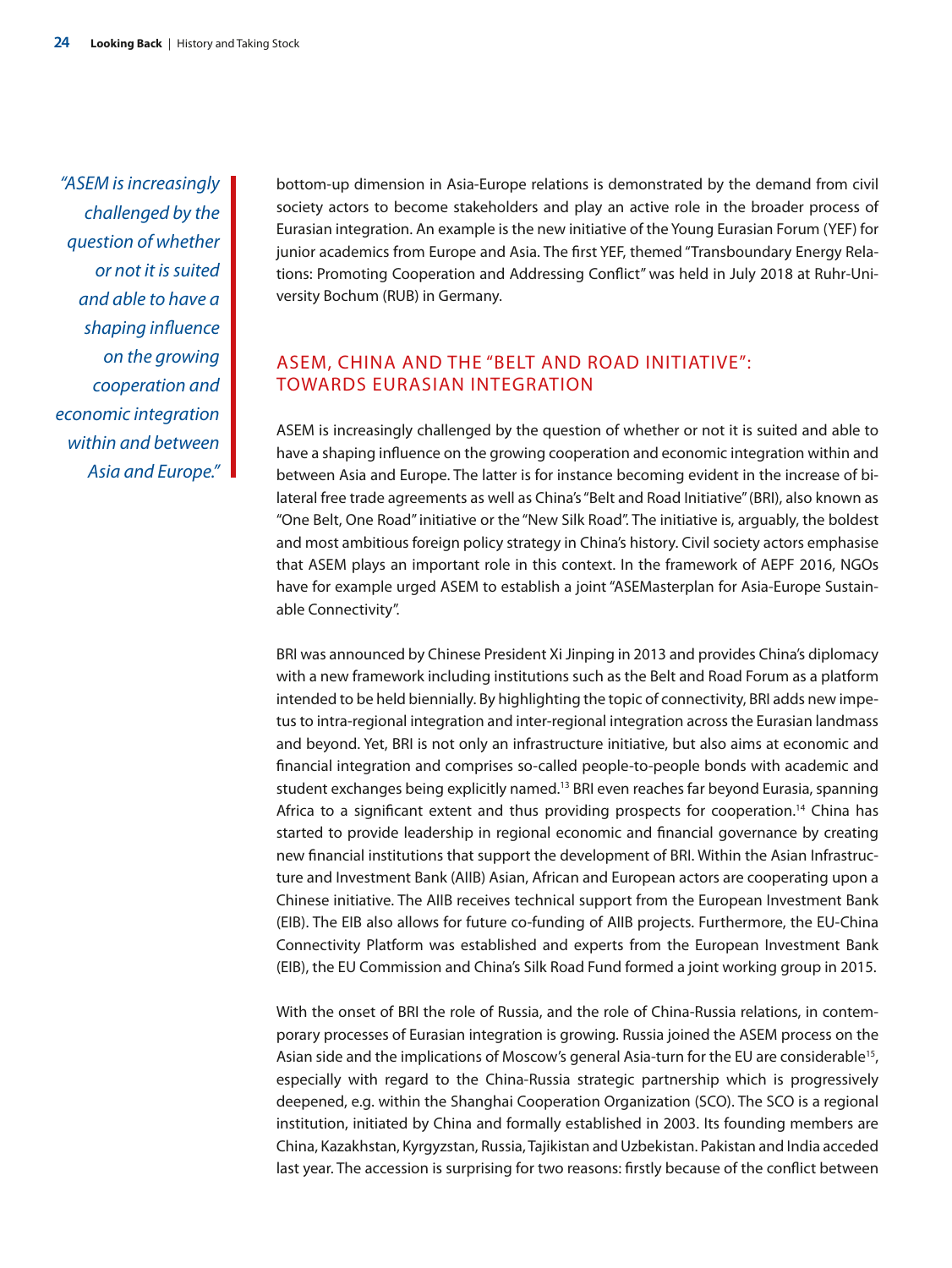Pakistan and India, and secondly because India perceives China as a strategic competitor in the region. India – like Japan – thus did not participate in the Belt and Road Forum in May 2017 in Beijing. At the same time, the development of the SCO, which is primarily dealing with security issues, demonstrates the potential for cooperation and for conflict in Eurasia and the political will of the involved actors to address the related challenges cooperatively in a regional organisation.

China-Russia relations do also extend to the Eurasian Economic Union (EAEU), which is considered to be an alternative approach to regional economic integration in what Stefanova calls wider Europe.16 China signed a trade and economic cooperation agreement with the EAEU in May 2018, that covers, inter alia, customs cooperation and electronic authentication.17 The EAEU comprises Armenia, Belarus, Kazakhstan, Kyrgyzstan, and Russia, with Moldova having been granted observer status. Negotiations on an interim free trade agreement between the EAEU and Iran as well as negotiations between the EAEU and Israel, Serbia and Singapore are ongoing.<sup>18</sup>

ASEM leaders have only recently started to react to the changing geo-political and geo-economic Eurasian environment by strongly emphasising the importance of connectivity during the ASEM Summit in 2016 and, as Gaens holds, "officially turned the promotion of connectivity into ASEM's main mission"<sup>19</sup>. As initial steps, the ASEM Pathfinder Group on Connectivity was founded in 2016<sup>20</sup> and ASEM Foreign Ministers in 2017 agreed on an ASEM definition of connectivity. ASEM leaders are thus reacting to China's interest in connectivity and its impact on Eurasian economic integration. China is particularly active in organising connectivity-related ASEM events<sup>21</sup> and is hosting four major diplomatic events in 2018/19, including the SCO Summit, the Bo'ao Forum, the Forum on China-Africa Cooperation (FO-CAC), and the first China International Import Expo. With regard to ASEM, Beijing was also pushing for a restart of the Economic Ministers' Meeting. Against the backdrop of China's interest in the BRI and the further economic integration of Eurasia, its mid- to long-term goal of establishing a free trade agreement with the EU and the ongoing negotiations for an EU-China investment agreement, Beijing strongly advocated for the revitalisation of the EMM as it hopes to gain economically and strategically from strengthening ASEM's economic pillar.

In view of the geo-political changes and due to the new regional and global dynamics the EU has also recently agreed to deal with the security implications of Eurasian connectivity and ASEM's role in it more closely by endorsing the need for "Enhanced EU Security Cooperation in and with Asia".<sup>22</sup> Accordingly, "[t]he Council recognises the increasing importance of Asian security for European interests and emphasises that Asian countries, regional organisations and platforms, such as the Asia-Europe Meeting (ASEM), are crucial to help secure a more stable and peaceful world. The Council stresses that efforts to enhance EU-Asia security cooperation on Euro-Asia connectivity should be reinforcing"23.

The EU is thus increasingly taking into account that the geo-political and geo-economic context of ASEM has changed dramatically since the first ASEM Summit took place 22 years ago. Given the changing systemic environment as well as the rising focus on geo-politics, "ASEM leaders have only recently started to react to the changing geopolitical and geoeconomic Eurasian environment by strongly emphasising the importance of connectivity during the ASEM Summit in 2016."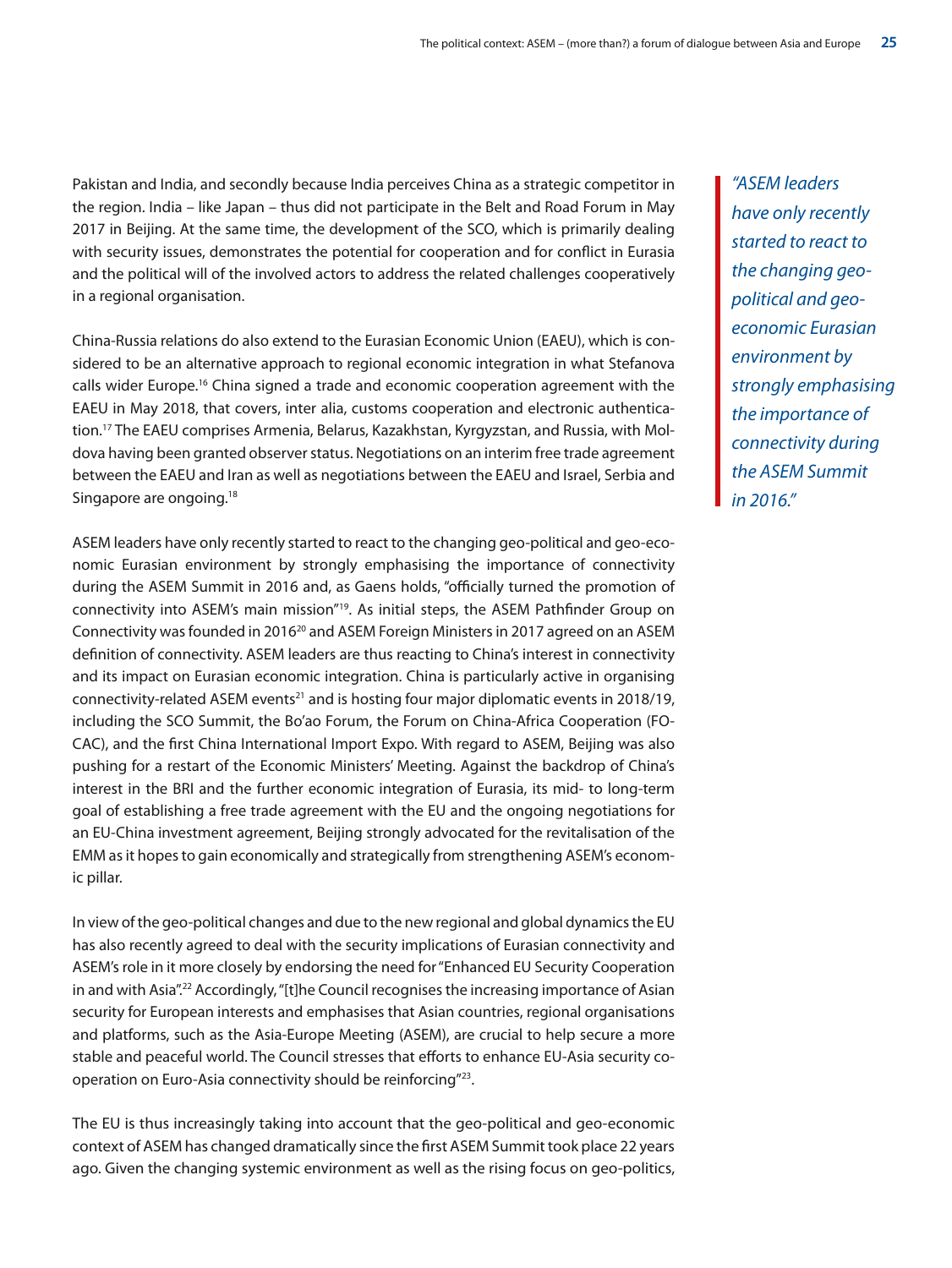"ASEM is criticised for being a talking shop. Nonetheless, further proposals for a reform of ASEM's modus operandi were not addressed during the eleventh ASEM Summit in Mongolia in 2016. ASEM's institutional set-up needs to be improved in order to fully tap its potential by producing more tangible results. It is therefore time to enhance ASEM's institutional capacities." the importance of cooperation between Asia and Europe is increasing. In view of recent developments such as China's BRI, the US' unilateral turn, especially in matters relating to regional and global governance, as well as the worsening of EU-Russia and EU-US relations, the need for an institution that deals with the Eurasian dimension of Asia-Europe affairs is evolving. It remains to be seen though how the different Eurasian institutions and organisations will impact on the further evolution of the international political economy of Eurasia. Within this development, ASEM has the potential to play a pivotal role since major Eurasian actors are already involved. Nevertheless, it is an open question whether processes of Eurasian integration, like BRI, SCO, or the EAEU will complement the EU's approach to regional integration or whether largely competitive patterns or even conflict will dominate.

Under these new systemic conditions ASEM is challenged to live up to its potential. Due to the informality, the principle of consensus, the legally non-binding nature of the cooperation, the lack of tangible results, the lack of a secretariat as well as institutional memory and because of a multitude of actors and their often diverging interests, ASEM is criticised for being a talking shop.24 Nonetheless, further proposals for a reform of ASEM's modus operandi were not addressed during the eleventh ASEM Summit in Mongolia in 2016.

ASEM's institutional set-up needs to be improved in order to fully tap its potential by producing more tangible results. It is therefore time to enhance ASEM's institutional capacities. The original reasons for the policy of non-institutionalisation and informality are losing relevance as the room for manoeuvre increases to develop a new balance between informality and effectiveness. During 1999, the Asia-Europe Vision Group<sup>25</sup> proposed a "lean but effective secretariat" and as such the establishment of the ASEM Education Secretariat has provided the overall ASEM process with a valuable example.